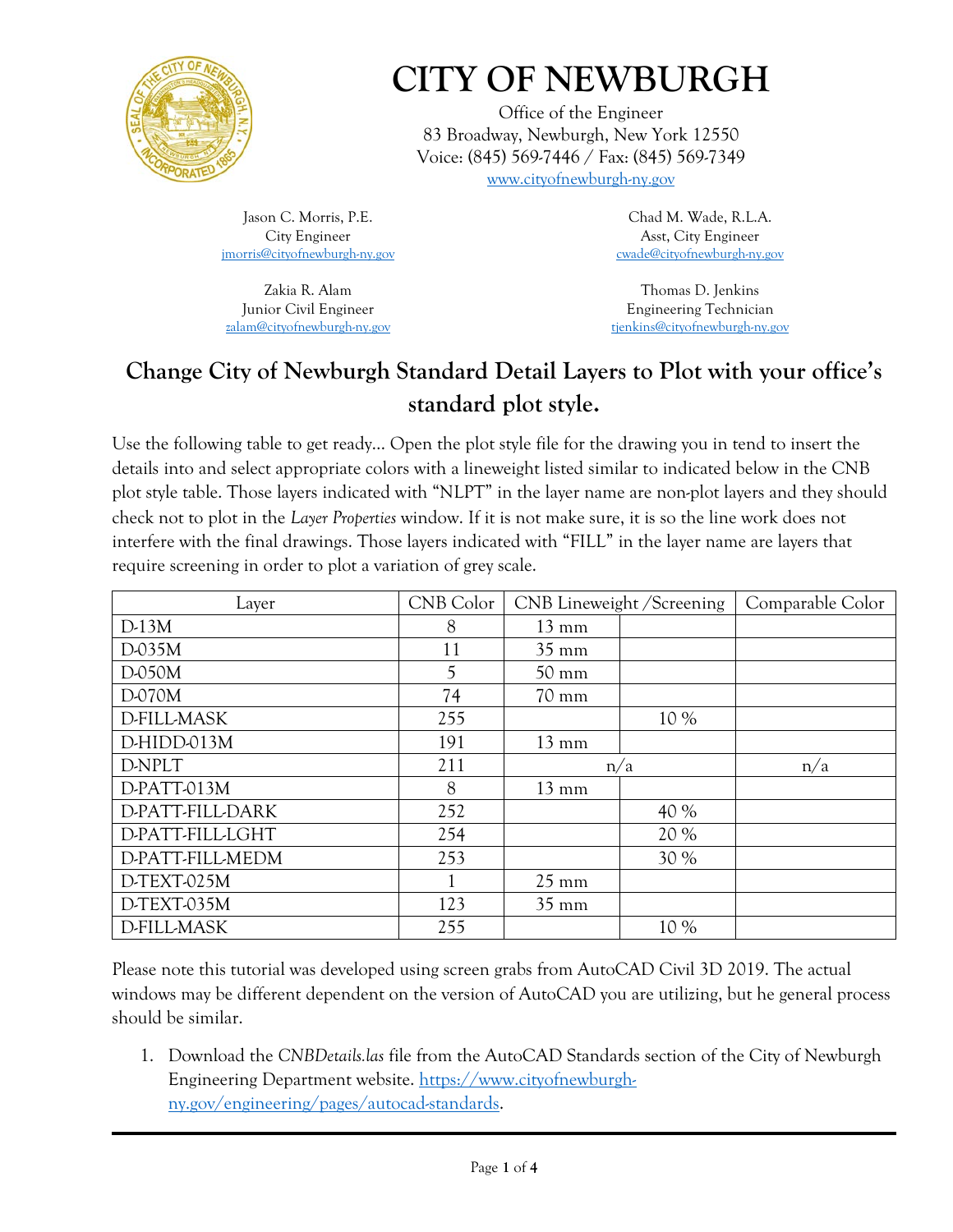2. In AutoCAD, before you insert any of the City of Newburgh Standard Details, open the (1) *Layer Properties* dialogue box in the drawing(s) you intend to insert the details into, it should look something similar to the following.

| ■ ● ■ ■ → → ■ ← · → · ☆ Civil 3D<br>Home<br>C3D                                                                                                                                                        | JE<br>Insert Annotate Modify Analyze View<br>Manage                                                                                                                                                                                                                                                                                                                                                                                                                                                                                                                                                                                                                                                                                                                                                                                                                                                                                                                                                                                                                                                                                                                                                                                                                                                                                                                                                                                                                                                                                                                                       |                                                                                                                                                                                                                                                                                                                                                                                                                                                                                                                                                                                                                                                                                                                                                                                                                                                                                                                                                                                                                                                                                                                                                                                                                                                                                                                                                                                                                                                                                                                                                                                                                                                                                                         | Output Survey Rail Transparent Commands Autodesk InfraWorks Collaborate Help Add-ins Express Tools Featured Apps River                                                                                                                                                                                                                                                                                                                                                                                                                                                                                                                          | Autodesk Civil 3D 2019 Drawing2.dwg<br>$\mathbf{a}$ .                                                                                                                                                                                                               |                                    |
|--------------------------------------------------------------------------------------------------------------------------------------------------------------------------------------------------------|-------------------------------------------------------------------------------------------------------------------------------------------------------------------------------------------------------------------------------------------------------------------------------------------------------------------------------------------------------------------------------------------------------------------------------------------------------------------------------------------------------------------------------------------------------------------------------------------------------------------------------------------------------------------------------------------------------------------------------------------------------------------------------------------------------------------------------------------------------------------------------------------------------------------------------------------------------------------------------------------------------------------------------------------------------------------------------------------------------------------------------------------------------------------------------------------------------------------------------------------------------------------------------------------------------------------------------------------------------------------------------------------------------------------------------------------------------------------------------------------------------------------------------------------------------------------------------------------|---------------------------------------------------------------------------------------------------------------------------------------------------------------------------------------------------------------------------------------------------------------------------------------------------------------------------------------------------------------------------------------------------------------------------------------------------------------------------------------------------------------------------------------------------------------------------------------------------------------------------------------------------------------------------------------------------------------------------------------------------------------------------------------------------------------------------------------------------------------------------------------------------------------------------------------------------------------------------------------------------------------------------------------------------------------------------------------------------------------------------------------------------------------------------------------------------------------------------------------------------------------------------------------------------------------------------------------------------------------------------------------------------------------------------------------------------------------------------------------------------------------------------------------------------------------------------------------------------------------------------------------------------------------------------------------------------------|-------------------------------------------------------------------------------------------------------------------------------------------------------------------------------------------------------------------------------------------------------------------------------------------------------------------------------------------------------------------------------------------------------------------------------------------------------------------------------------------------------------------------------------------------------------------------------------------------------------------------------------------------|---------------------------------------------------------------------------------------------------------------------------------------------------------------------------------------------------------------------------------------------------------------------|------------------------------------|
| <b>IIC</b> Try<br>o <sup>*</sup> Points -<br>Surfaces -<br>Toolspace<br>F 9<br><sup>4</sup> <sup>1</sup> / <sub>4</sub> Traverse -<br>Create Ground Data -<br>Palettes $\sim$<br>$Draving 1*$<br>Start | Parcel +<br>Alignment $\cdot$ $\frac{18}{15}$ Intersections $\cdot$<br>"J Feature Line - M" Profile -<br>Assembly -<br><b>Di Corridor + Ji Pipe Network +</b><br>Grading .<br>Create Design -<br>Drawing2*<br>$x +$                                                                                                                                                                                                                                                                                                                                                                                                                                                                                                                                                                                                                                                                                                                                                                                                                                                                                                                                                                                                                                                                                                                                                                                                                                                                                                                                                                       | <b>La</b> Profile View ·<br>$-$ Sample Lines<br>Profile & Section Views<br>$Draw -$                                                                                                                                                                                                                                                                                                                                                                                                                                                                                                                                                                                                                                                                                                                                                                                                                                                                                                                                                                                                                                                                                                                                                                                                                                                                                                                                                                                                                                                                                                                                                                                                                     | / • / • ) . < → Move ( / Rotate % Trim •<br>/ • ⊙ • □ • S Copy △ Mirror (Fillet •<br>A Section Views • ブ • ⊙ • 圂 • 队 Stretch nscale B Array • ∈<br>Modify $\sim$                                                                                                                                                                                                                                                                                                                                                                                                                                                                                | $\bullet$ $\bullet$ of $\blacksquare$ $\circ$<br>Æ<br>$\sim$ $\approx$ $\sim$ $\sim$ $\sim$ $\sim$ Make Current<br>õ<br>Layer<br><b>Properties</b><br>$\leq$ , $\leq$ , $\leq$ $\leq$ Match Layer<br><b>Layer Properties</b><br>Manages layers and layer properties | 艮<br>Г٦<br>Paste<br>晸<br>Clipboard |
| -][Top][2D Wireframe]                                                                                                                                                                                  |                                                                                                                                                                                                                                                                                                                                                                                                                                                                                                                                                                                                                                                                                                                                                                                                                                                                                                                                                                                                                                                                                                                                                                                                                                                                                                                                                                                                                                                                                                                                                                                           |                                                                                                                                                                                                                                                                                                                                                                                                                                                                                                                                                                                                                                                                                                                                                                                                                                                                                                                                                                                                                                                                                                                                                                                                                                                                                                                                                                                                                                                                                                                                                                                                                                                                                                         |                                                                                                                                                                                                                                                                                                                                                                                                                                                                                                                                                                                                                                                 | <b>BM</b> LAYER                                                                                                                                                                                                                                                     |                                    |
| 娄<br><b>Filters</b><br>ERTIES<br>$\left  \right $                                                                                                                                                      | Current layer: 0<br>$\n  9\n  9\n  6\n$<br>临 唐   编<br>« S. Name<br>$\vee$ 0<br>$=$ $\blacksquare$<br>All Use <b>A-BLDG</b><br><u><del></del></u> A-BLDG-FPRT ♥ <del>Wennel &amp;</del> whi Continuous — Default 0<br><b><del></del></b> A-BLDG-SITE ♥ ☀ <del>■</del> <del>■</del> ■ whi Continuous — Default 0<br>A-BLDG-UTIL<br><b>A-PROP-LINE ♥ <del>★ m</del></b> → whi Continuous — Default 0<br>$-C-ANNO$<br>$\sim$ C-ANNO-M<br>$-C-ANNO-M$ .<br>$\sim$ C-ANNO-M<br>$\sim$ C-ANNO-TA<br>C-ANNO-TA<br>$\sim$ C-ANNO-TA<br>C-ANNO-TA<br>C-ANNO-VF<br>$\blacktriangleright$ C-ANNO-VE $\blacklozenge \mathcal{H} \blacksquare$ 11<br>$\sim$ C-ESMT-RO<br>$\frac{1}{2}$ $\frac{1}{2}$ $\frac{1}{2}$ $\frac{1}{2}$ $\frac{1}{2}$ $\frac{1}{2}$ $\frac{1}{2}$ $\frac{1}{2}$ $\frac{1}{2}$ $\frac{1}{2}$ $\frac{1}{2}$ $\frac{1}{2}$ $\frac{1}{2}$ $\frac{1}{2}$ $\frac{1}{2}$ $\frac{1}{2}$ $\frac{1}{2}$ $\frac{1}{2}$ $\frac{1}{2}$ $\frac{1}{2}$ $\frac{1}{2}$ $\frac{1}{2}$<br>∠ C-HYDR-CT   9 a n n continuous — Default 0<br>C-HYDR-CT<br>$\blacktriangleright$ C-HYDR-CT $\blacklozenge$<br>C-HYDR-CT<br>C-HYDR-CT<br>$\blacksquare$ $\blacksquare$ $\blacksquare$ 30<br>C-HYDR-CT<br>C-HYDR-CT<br>C-HYDR-CT<br>$\mathbf{r}$<br>$\blacktriangleright$ C-HYDR-TE.<br>C-PROP-BN.<br>C-PROP-BR.<br>$\mathbf{m}^2 =$<br>92<br>C-PROP-LINE<br>$\sim$ C-PROP-LIN<br>C-PROP-LOTS<br>C-PROP-PATT<br>$\blacksquare$ $\blacksquare$ $\blacksquare$ $\blacksquare$ 94<br>C-PROP-RS<br>$\bullet$ C-PROP-TEXT $\bullet$ $\bullet$ $\bullet$ $\bullet$ $\bullet$ 2<br><b>INTE</b><br>Invert fil « | O. F. L P. Color Linetype Lineweight Trans N. Description<br>♥ ☀ □ 〒 ■ whi Continuous —— Default 0<br>♥ <del>★ m</del> <del>=</del> Whi Continuous —— Default 0<br>$\blacksquare$ $\blacksquare$ whi Continuous — Default 0<br>$\bullet$ $\bullet$ $\bullet$ $\bullet$ whi Continuous - Default 0<br>ਿm ਦੇ Mill Whi DASHED —— Default 0<br>$\begin{bmatrix} \mathbf{m} & \mathbf{m} \end{bmatrix}$ $\mathbf{m}$ whi Continuous ---- Default 0<br>$\bullet$ $\bullet$ $\bullet$ 150 Continuous — Default 0<br>$\bullet$ $\bullet$ $\bullet$ $\bullet$ red Continuous — Default 0<br>$\blacksquare$ $\blacksquare$ whi Continuous - Default 0<br>$\bullet$ $\bullet$ $\bullet$ 150 Continuous — Default 0<br>$\bullet$ $\bullet$ $\bullet$ $\bullet$ blue Continuous — Default 0<br>$\frac{1}{2}$ $\frac{1}{2}$ 150 Continuous — Default 0<br>Continuous - Default 0<br>Continuous - Default 0<br>n <del>a</del> <del>a</del> ma Continuous —— Default 0<br>$\frac{1}{2}$ $\frac{1}{2}$ $\frac{1}{2}$ blue Continuous — Default 0<br>♥ ☀ m = loyan Continuous — Default 0<br>$\bullet$ $\bullet$ $\bullet$ $\bullet$ whi Continuous - Default 0<br>Continuous - Default 0<br>क्रि <sub>हा</sub> चि <mark>।</mark> yell Continuous —— Default 0<br>$\mathbb{F}_{\mathbf{m}}$ $\mathbb{F}$ $\mathbb{F}$ whi Continuous - Default 0<br>→ Whi Continuous - Default 0<br>$\frac{1}{2}$ $\frac{1}{2}$ 150 Continuous — Default 0<br>Continuous - Default 0<br>$\frac{1}{2}$ $\frac{1}{2}$ 230 Continuous — Default 0<br>$\mathbf{r}$ $\mathbf{r}$ = 150 Continuous — Default 0<br>• • Default 0<br>$\bullet$ $\bullet$ $\bullet$ 150 Continuous — Default 0<br>Continuous - Default 0<br>Continuous - Default 0 | $\blacksquare$<br>$\mathbb{F}_\bullet$<br>E.<br>$\mathbb{F}_{\bullet}$<br>$\mathbb{F}_\bullet$<br>E.<br>$\mathbf{F}_\bullet$<br>$\overline{\mathbf{r}}$<br>E.<br>鳳<br>Civil: Table<br>Civil: Table Hatch<br>Civil: Table Text<br>Civil: Table Title<br>Civil: Table Borders<br>属<br>属<br>E. Easements: roadway<br>œ<br>属<br>$\mathbb{F}_\bullet$<br>$\mathbb{F}_{\bullet}$<br>$\mathbb{F}_\bullet$<br>$\mathbb{F}_\bullet$<br>$\mathbb{F}_\bullet$<br>E.<br>風<br>Property: boundary<br>Property: bearing<br>Property: parcel lines<br>F<br>Property: lots<br>P. Property: parcel hatching<br>Property: reserved<br>P. Property: label<br>属<br>鳳 | Search for layer<br>$\sigma \rightarrow \alpha$                                                                                                                                                                                                                     |                                    |
|                                                                                                                                                                                                        | All: 212 layers displayed of 212 total layers                                                                                                                                                                                                                                                                                                                                                                                                                                                                                                                                                                                                                                                                                                                                                                                                                                                                                                                                                                                                                                                                                                                                                                                                                                                                                                                                                                                                                                                                                                                                             |                                                                                                                                                                                                                                                                                                                                                                                                                                                                                                                                                                                                                                                                                                                                                                                                                                                                                                                                                                                                                                                                                                                                                                                                                                                                                                                                                                                                                                                                                                                                                                                                                                                                                                         |                                                                                                                                                                                                                                                                                                                                                                                                                                                                                                                                                                                                                                                 |                                                                                                                                                                                                                                                                     |                                    |

3. Then select the *Layer States Manager* in the upper left hand corner.

|   | Curre, liayer: u       |                                                                                               |                        |       |                      |
|---|------------------------|-----------------------------------------------------------------------------------------------|------------------------|-------|----------------------|
| 类 | īz.                    | $\n  9\n  0\n$<br>അ<br>я                                                                      |                        |       |                      |
|   | Filterc                |                                                                                               | 'aht                   | Trans | N. Description       |
|   | All<br>EN <sup>3</sup> | Layer States Manager (Alt+S)                                                                  | efault <sub>0</sub>    |       | E.                   |
|   | Ġ                      | Displays the Layer States Manager, in which you can save the current                          | efault <sub>0</sub>    |       | 鳳                    |
|   |                        | property settings for layers in a named layer state and then restore<br>those settings later. | efault 0               |       | 鳳                    |
|   |                        |                                                                                               | efault <sub>0</sub>    |       | $\Box$               |
|   |                        | $\blacktriangleright$ A-BLDG-UTIL<br>whi Continuous - Default 0<br>ы                          |                        |       | Ę                    |
|   |                        | $\sqrt{2}$<br>н<br>A-PROP-LINE<br>whi Continuous - Default 0                                  |                        |       | Ę                    |
|   |                        | $\blacksquare$<br>÷<br>whi Continuous - Default 0<br>$\sim$ C-ANNO                            |                        |       | E,                   |
|   |                        | $\mathbf{m}^{\sim}$<br>whi DASHED<br>$\sim$ C-ANNO-M                                          | Default 0              |       | F.                   |
|   |                        | ்<br>$\sim$ C-ANNO-M<br>whi Continuous -<br>н                                                 | Default 0              |       | 鳳                    |
|   |                        | <b>IP</b><br>н<br>150<br>$\sim$ C-ANNO-M                                                      | Continuous - Default 0 |       | F,                   |
|   |                        | <b>TP</b><br>н<br>C-ANNO-TA<br>red                                                            | Continuous - Default 0 |       | D.<br>Civil: Table   |
|   |                        | ்<br>н<br>C-ANNO-TA<br>whi Continuous - Default 0<br>. .                                      |                        |       | Civil: Table Hatch   |
|   |                        | $\bullet$<br>C-ANNO-TA<br>е<br>150                                                            | Continuous - Default 0 |       | Civil: Table Text    |
|   |                        | எ<br>C-ANNO-TA<br>150<br>Continuous -                                                         | Default 0              |       | Civil: Table Title   |
|   |                        | Æ<br>C-ANNO-TA<br>blue                                                                        | Continuous - Default 0 |       | Civil: Table Borders |

4. The *Layer States Manager* window will open, select (1) *Import…* on the right hand side, navigate to where CNBDetails.las is saved and select (2) CNBDetails.las. You may have to change the (3) *Files*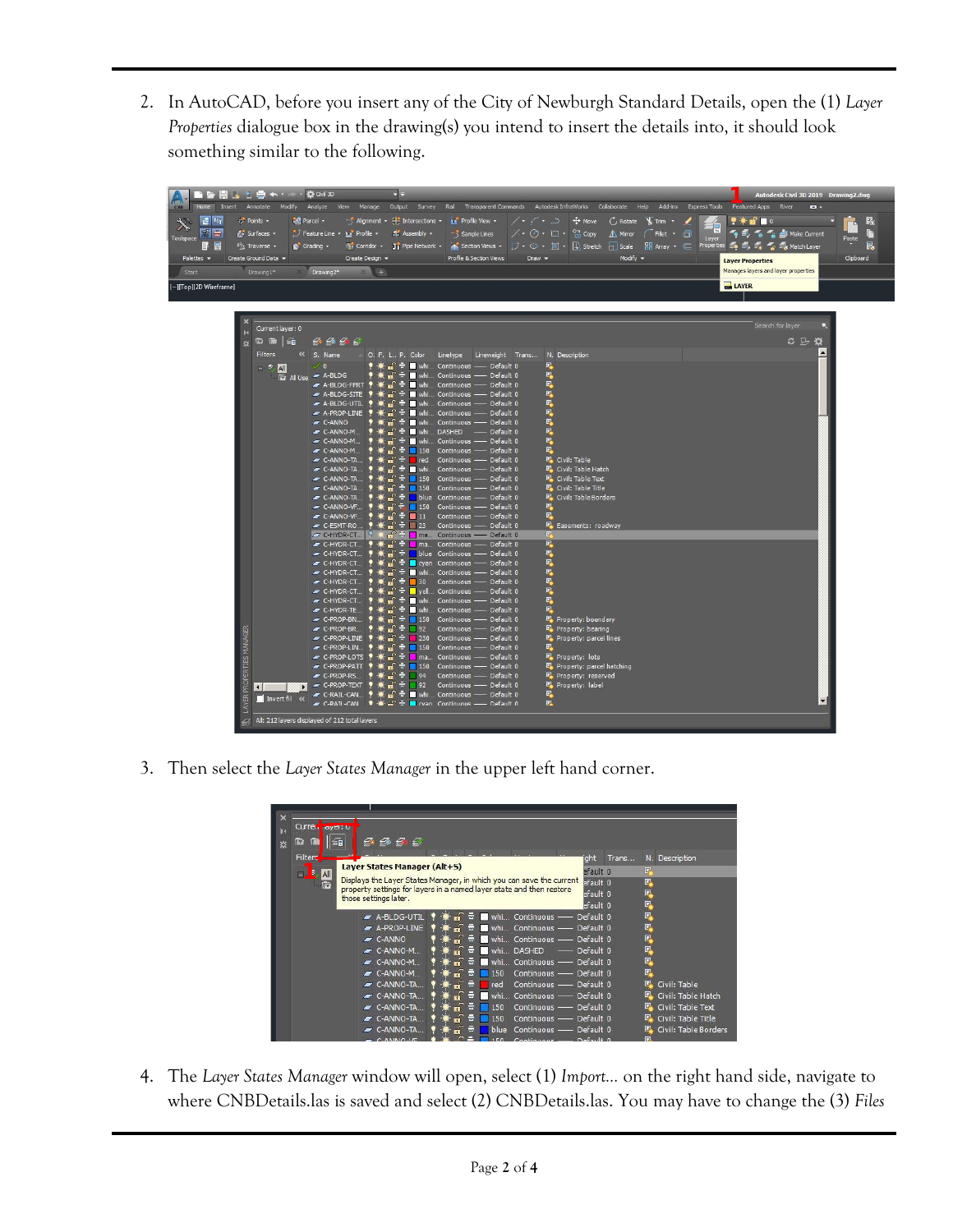*of Type:* to *Layer states (\*.las)* at the bottom of the *Import layer state* window. Then select (4) open. There will be a window indicating: "*Restore could not restore all linetypes.*" Select *OK*. There will be a window indicating that the import was successful and asking: "Do you want to restore any layer states? Select *Close dialog*.

|                                                                                                                                                                 | <b>I</b> Import layer state<br>$\vert x \vert$                                                                                                                                          |
|-----------------------------------------------------------------------------------------------------------------------------------------------------------------|-----------------------------------------------------------------------------------------------------------------------------------------------------------------------------------------|
| 冈<br><b>Journal</b> Layer States Manager                                                                                                                        | ← Q X E Views + Tools +<br>$\overline{\phantom{a}}$<br>Look in:<br>LayerStates                                                                                                          |
| ī.<br>Layer states<br>Space   Sa<br>Description<br>Name<br>New<br>どうしょう しょうしょう しょうしょう<br>Undate<br>Edit.<br>Rename<br>Delete<br>Import<br>Evnort                | Name $\triangleq$<br>▾▏<br>Preview<br>罗<br>ChangeColorsTutorial<br>CNB.las<br>CNBDetails.las<br>History<br><b>Documents</b><br>Favorites<br>Desktop<br>嘎                                |
| Don't list layer states in Xrefs<br>Restore options                                                                                                             | <b>FTP</b><br>$\vert \vert$<br>$\blacktriangleright$                                                                                                                                    |
| V Turn off layers not found in layer state<br>Ⅳ Apply properties as viewport overrides<br>Current layer state: "UNSAVED"<br>$\circ$<br>Help<br>Restore<br>Close | File name:<br><b>CNBDetails las</b><br>l.<br>$\overline{\phantom{0}}$<br>Open<br>Cancel<br>Files of type:<br>Layer states (*.las)<br><b>May</b><br>Drawing (".dwg)<br>Standards (".dws) |
|                                                                                                                                                                 | Drawing Template (".dwt)<br>Layer states (*las)                                                                                                                                         |

5. Click on the CNBDETAILS to ensure it is highlighted, and then select (1) *Edit…* on the right hand side.

|                                           | Sa<br>Description<br>Space | New                                                                                                                    |
|-------------------------------------------|----------------------------|------------------------------------------------------------------------------------------------------------------------|
| <b>CNBDETAILS</b>                         | Model<br>No                | Lindad                                                                                                                 |
|                                           |                            | Edit                                                                                                                   |
|                                           |                            | <b>Rena</b><br>Displays the Edit Layer State dialog box, where you can modify a<br>selected named layer state.<br>Dele |
|                                           |                            | Import<br>Export                                                                                                       |
|                                           |                            |                                                                                                                        |
| Don't list layer states in Xrefs          |                            |                                                                                                                        |
| Restore options                           |                            |                                                                                                                        |
| V Tum off layers not found in layer state |                            |                                                                                                                        |

6. Select the individual color for each layer and change them to a corresponding color that plots a similar lineweight with the plot style utilized in the drawing(s). Since the line types did not want to restore in step no. 4 above, any layer with "HIDD" in the name should have the linetype changed to AutoCAD's default HIDDEN linetype. Once all the changes that need to be made are made, click *OK*.